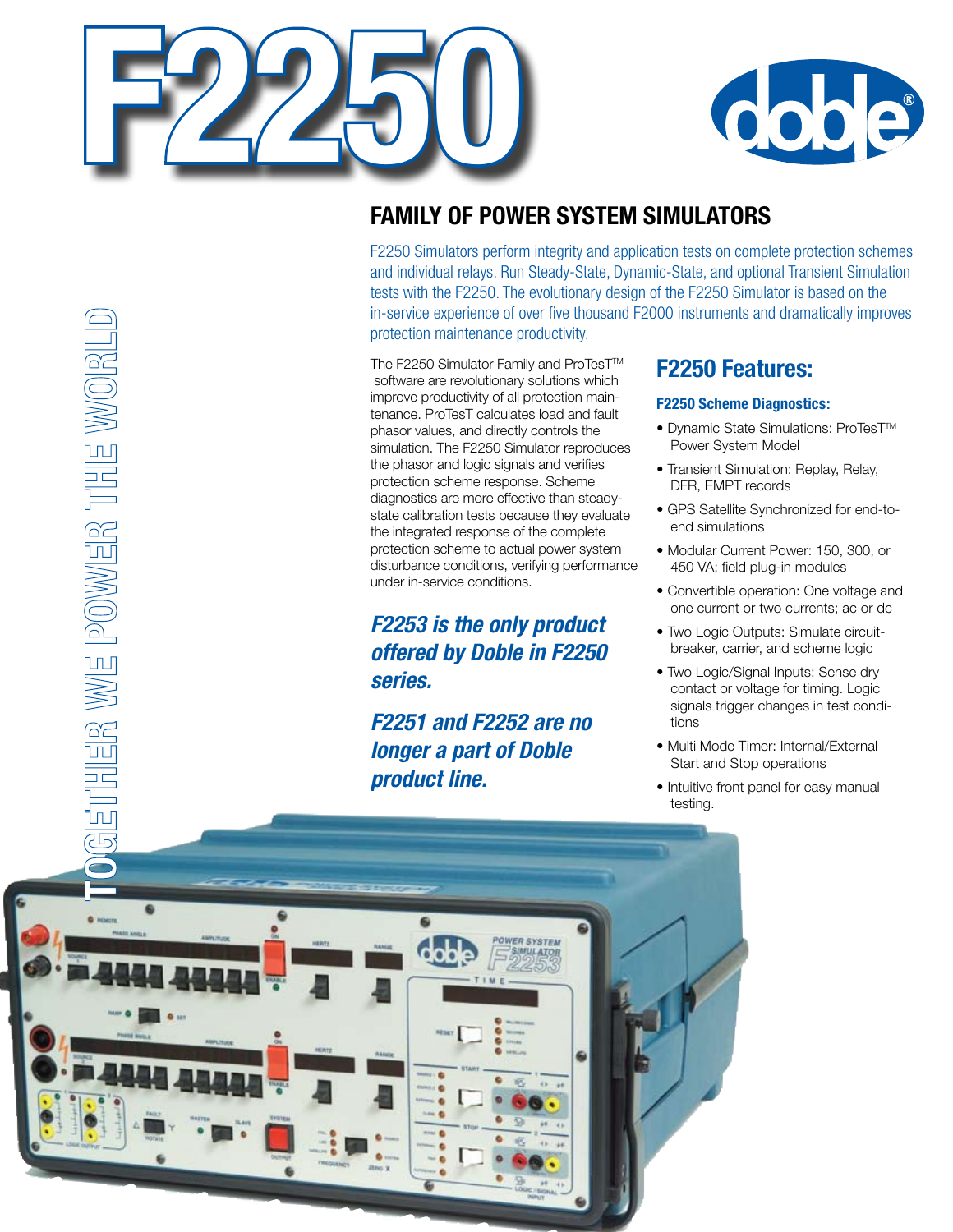## **Intuitive Front Panel for Easy Manual Testing**

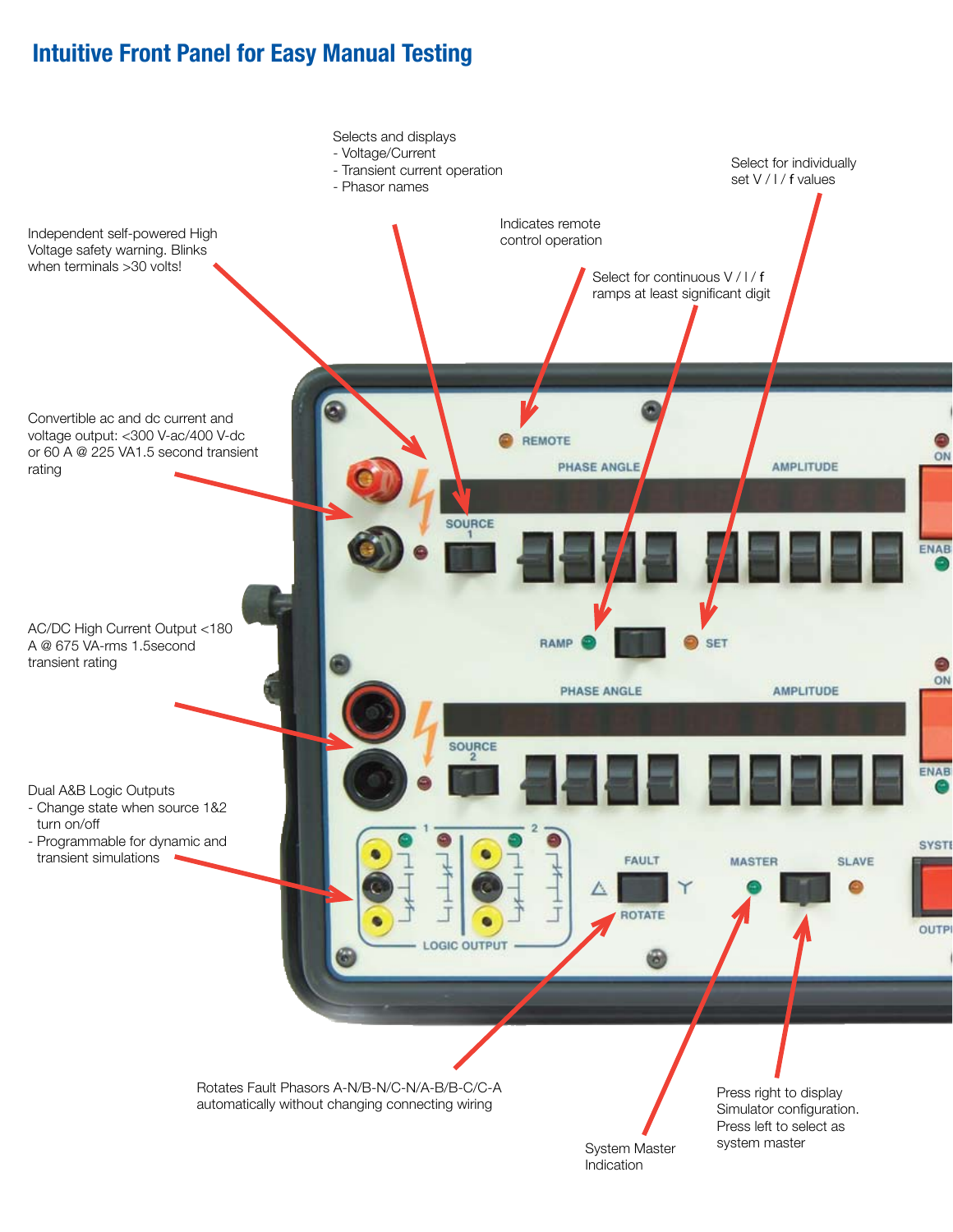